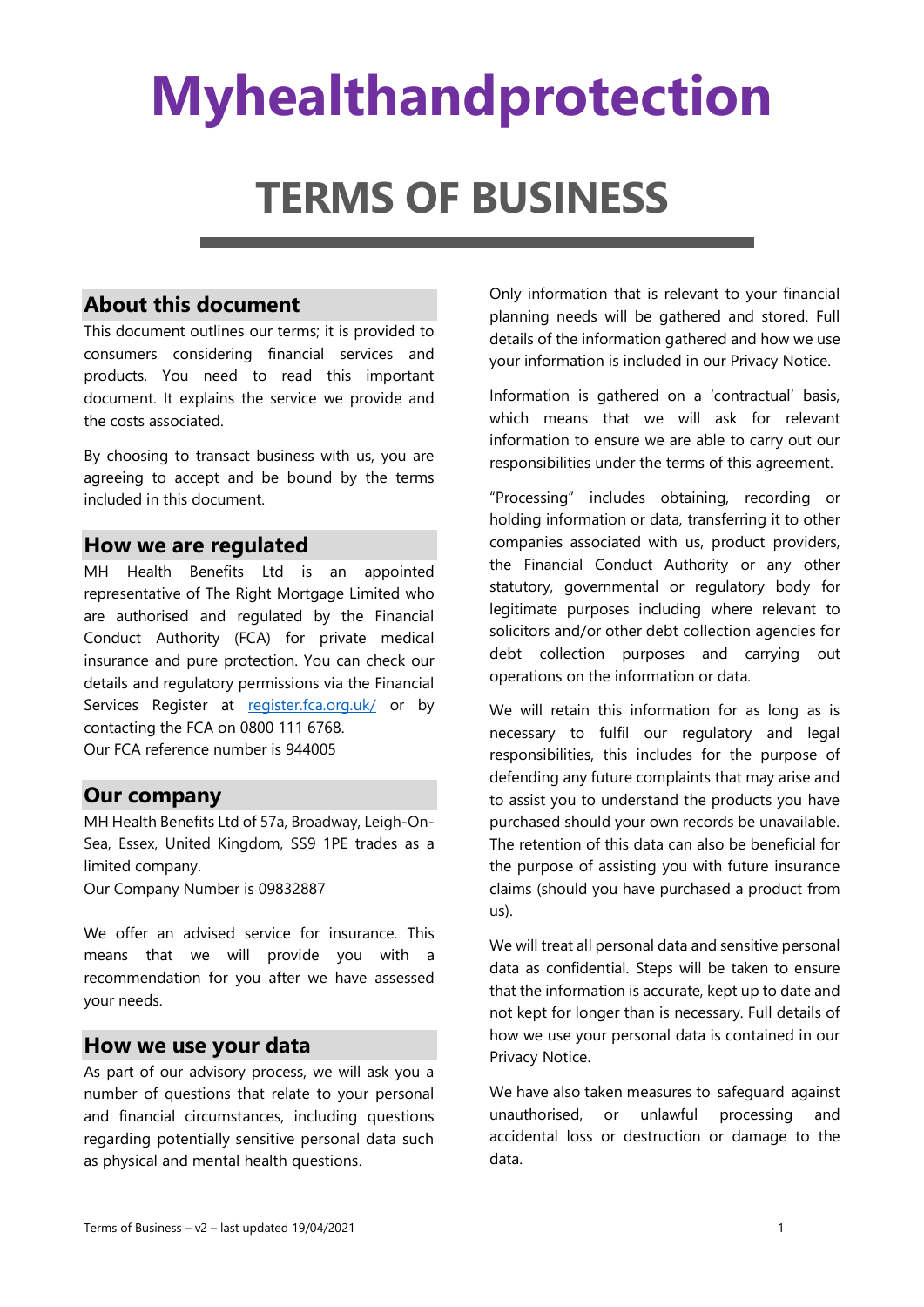#### **Insurance products**

We offer products from a range of insurers for pure protection (non-investment) insurance contracts. For example; life, critical illness and income protection insurances.

We offer products based upon a fair analysis of general insurance providers for:

• Private medical insurance cover.

A list of the insurers with whom we transact business is available on request.

#### **What we will do**

- Communicate clearly, promptly and in plain English;
- Explain all costs involved before they are incurred;
- Evaluate all your needs before making a recommendation;
- Review the market from our list of providers to recommend the most suitable product and provider for your needs and circumstances;
- Deal with reputable providers of insurance products; however, we cannot be responsible for their levels of service , including any delays in processing of your application caused by the product provider. Of course, we will work to mitigate these wherever possible.

#### **What we will not do**

- Provide a decision in principle before conducting a thorough review of your circumstances and needs (fact find) and obtaining sufficient supporting information to assist the application;
- Cause you to incur a credit search without first notifying you;
- Act without first obtaining your permission to do so;
- Cause you to incur costs without your prior agreement to proceed.

#### **How we will operate**

During our initial consultation we will complete a fact find to enable us to better understand your circumstances and needs; this enables us to give appropriate advice on your insurance needs. A

copy of the fact find is available for you to review on request.

We will subsequently conduct research to establish what products are appropriate for your needs and make these recommendations to you. These recommendations will be confirmed in writing as the advice we provided.

You will also be provided an illustration regarding the product (s) recommended.

#### **Costs**

#### **Insurance**

- No fee is payable for our service in relation to insurance contracts;
- We will be paid commission by the insurer.

#### **Complaints**

If you wish to register a complaint, please contact us:

**In writing:** The Right Mortgage Limited, St John's Court, 70 St John's Close, Knowle, B93 0NH.

#### **By phone:** 01564 732 744

If you cannot settle your complaint with us, you may be entitled to refer it to the Financial Ombudsman Service. [www.financial-ombudsman.org.uk](http://www.financial-ombudsman.org.uk/)

#### **Your responsibilities**

It is your responsibility to deal with us in an honest and transparent manner. Failure to disclose key facts that relate to your personal circumstances could significantly influence the advice given. In some circumstances failure to disclose information could impact upon your ability to obtain the most suitable product and could even invalidate the product, such as in the event it is interpreted as material non-disclosure that could be considered to be a fraudulent act.

If you have any doubts as to whether you should disclose a matter it is better to notify the provider and allow them to make an informed decision.

It is also your responsibility to check that the product provided is as you expected, therefore you should check the application and 'offer' document on a mortgage and the application and policy document on an insurance policy. If it is not as expected, please notify your adviser immediately.